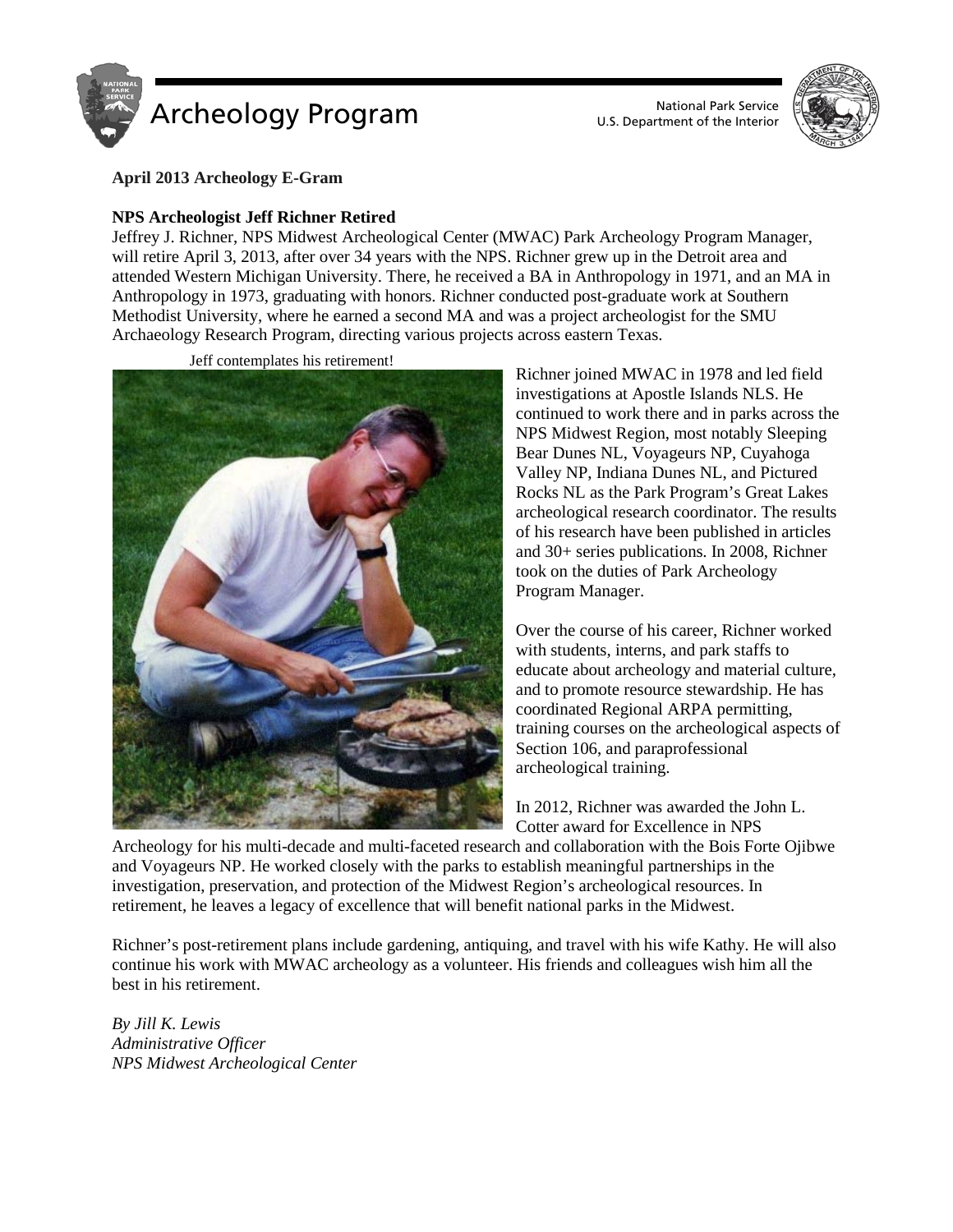#### **Southwest Archeologist Linda Cordell Dies**

Linda S. Cordell, a pre-eminent Southwestern US archeologist, died on March 29, 2013, in Santa Fe, New Mexico. Born in 1943, Cordell earned a BA at George Washington University, an MA at the University of Oregon and a Ph.D. at the University of California, Santa Barbara. Cordell's primary area of research was the U.S. Southwest, with an emphasis on 14th- and 15thcentury northern and central Rio Grande Valley Ancestral Pueblo cultures.

Cordell taught at the University of New Mexico from 1971 to 1987. That was followed by four years at the California Academy of Sciences. Cordell was director of the University of Colorado Museum of Natural History from 1993 to 2006, during which time she was also on the university faculty as a professor of anthropology. After retirement, Cordell became a senior scholar at the School for Advanced Research in Santa Fe.

Cordell was elected to membership in the National Academy of Sciences in 2005. She was awarded the A. V. Kidder medal for eminence in American Archaeology by the American Anthropological Association—the second woman to have won the Kidder medal in its 60 years of existence. Cordell was also awarded the Byron S. Cummings Award by the Arizona Archaeological and Historical Society in 2004.

Always active in the profession of anthropology, Cordell was elected to terms as a member of the Board of Directors of the Society for American Archaeology and Board Member and President of the Southwest Symposium, and as a

representative of Section H (Anthropology) of the American Association for the Advancement of Science. Throughout her career, Cordell enjoyed teaching undergraduate and graduate students, directing archeological field schools, developing museum exhibitions, and conducting collaborative research. She will be greatly missed.



Linda Cordell 1943-2013

#### **NPS Director Signs MOU with Spanish Government**

On April 17, 2013, NPS Director John Jarvis signed a Memorandum of Understanding (MOU) with Spain on the shared Spanish-American cultural, historic and archeological heritage in the National Park System. D. Jesus Prieto de Pedro, Director General of Fine Arts and Cultural Assets, and Archives, and Libraries signed the MOU for the Spanish government. The signing ceremony was held at the Spanish Ambassador's Residence in Washington DC.

Director Jarvis noted that Spain has made, and continues to make, important contributions to American culture. An early Spanish presence in the New World is evident in 45 National Park units that contain significant historical, cultural, and archeological sites of Hispanic origin. The Presidios and Missions of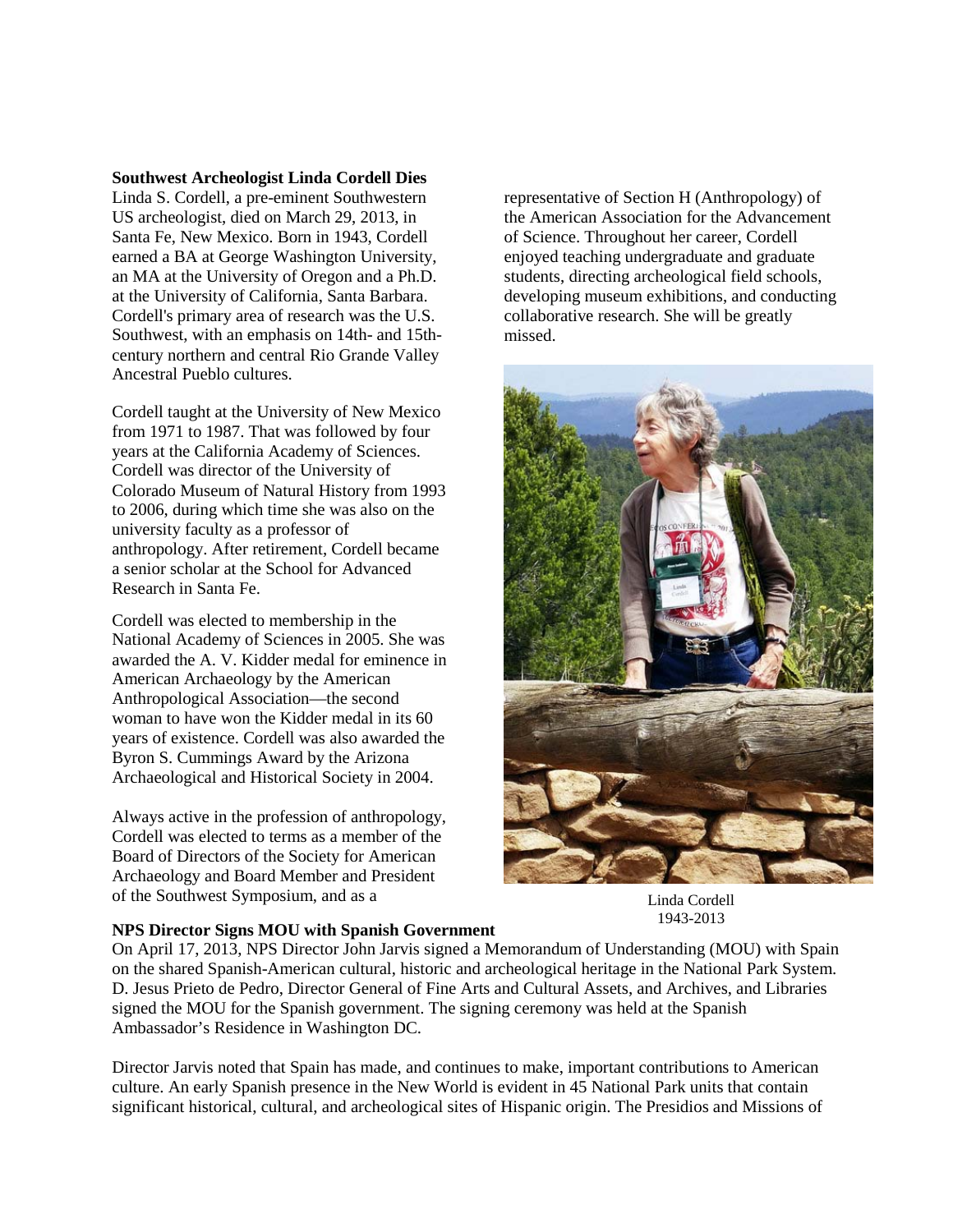the West and Southwest, the Castillo de St. Marcos in St. Augustine, Florida, the Anza and El Camino Real de los Tejas National Historic Trails, and several Spanish wrecks on submerged NPS lands illustrate the long-lasting impact of Spanish explorers and settlers on the history and culture of the United States.

During the signing ceremony, Mr. Prieto spoke of the profound impact that the NPS has had on the conservation of natural and cultural resources in Spain, noting that the Parks systems of Spain and the United Stated have developed together. He cited the legislation creating Spanish National Parks that was signed only a few months after the NPS Organic Act in 1916.

With the signing of the MOU, Spain and NPS have agreed to collaborate on projects that use cultural resources to educate the public. The memorandum will provide a vehicle for joint projects between archeologists, historians, and museum professionals in Spain and the U.S. Such projects might include research, exhibit development, loan of exhibit materials, training, bilingual publications and interpretive materials, and preservation Hispanic heritage resources. Cultural resources staff has already begun to work with Spanish embassy personnel to plan projects.

**Contact:** Stanley C. Bond, Ph.D. Chief Archeologist, NPS, 202-354-2123

### **ArcheoThursday Webinars Available on NPS Archeology Program Website**

Webinars recorded during the 2012-2013 ArcheoThursday series have been posted and can be accessed on the NPS Archeology Program website. The series theme was *Topics in Archeology*; archeologists from inside and outside the NPS spoke about research taking place in the US. The first four webinars may be viewed at [http://www.nps.gov/archeology/tools/webinars.htm.](http://www.nps.gov/archeology/tools/webinars.htm)

#### *[The Archeology of Japanese American Internment](http://www.nps.gov/archeology/tools/videos/camp.wmv)*

#### *Dr. Stacey Camp, University of Idaho*

During World War II, the U.S. government imprisoned over 120,000 individuals of Japanese heritage solely due to their ethnicity. Internees creatively interrogated their imprisonment by utilizing and crafting material culture. This talk examines the material engagements recovered in the form of artwork, gaming pieces, vases, and other artifacts from Idaho's Kooskia Internment Camp.

### *The Pleistocene Human Colonization of Interior North America*

### *Dr. David G. Anderson, University of Tennessee*

In this lecture, Anderson focuses on when, where, and how human beings entered the Americas during the last Ice Age, more than 13,000 years ago. The routes early peoples took can be inferred from an examination of the archaeological and environmental record, and are not as obvious as we might think.

### *History in Bits and Pieces: The Battle of Cedar Creek*

### *Clarence R. Geier, James Madison University*

Clarence Geier and students have documented evidence of the Union encampment, interpreted parts of the battle flow, and reconstructed the cultural setting of the Cedar Creek Battlefield. This presentation discusses approaches used in analyzing battlefield remains; methods and procedures used to study the land involved; and the results gained from the application of the layers of field research.

### *The Windover Site—Voices from the Past*

*Glen H. Doran, Chairman, Florida State University*

Wet sites provide an often spectacular view of prehistoric life and their contribution cannot be over emphasized. The Windover cemetery in Brevard County, Florida, has yielded preserved organics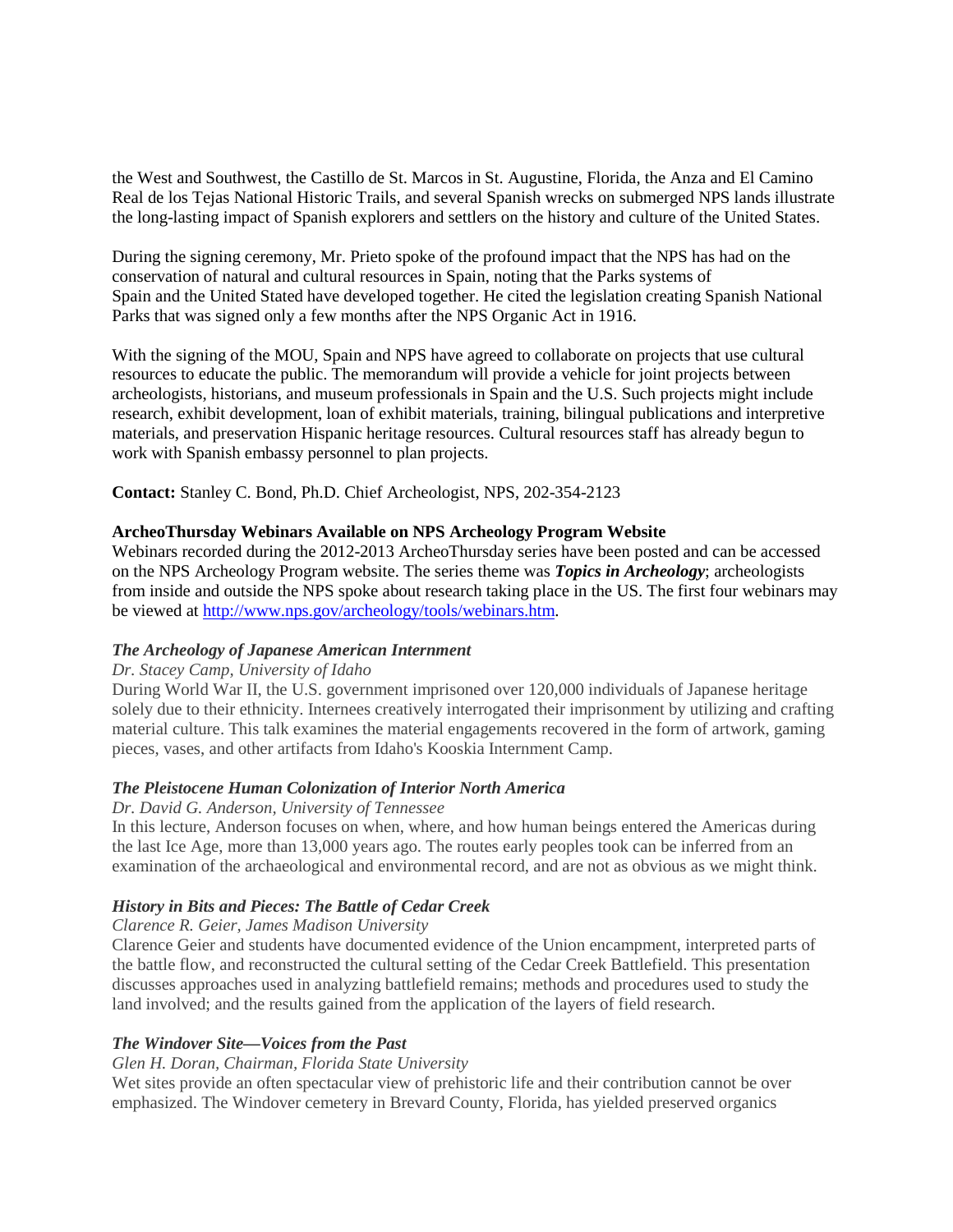including woven materials, antler tools, wood bottle gourds, food remains, and bone tools with 168 burials dating in excess of 7,000 radiocarbon years.

### **Archeological Survey of the Bark** *Canada***, a Gold Rush Era Shipwreck**

A team of professionals and volunteers conducted archeological survey of the bark *Canada* in April 2013. Karl Gurcke, historian for Klondike Gold Rush NHP, took the lead in Skagway for the multi-agency endeavor that involves the National Marine Sanctuary Foundation, the Alaska Office of History and Archaeology (OHA), the Municipality of Skagway, the Institute of Nautical Archaeology, the Yukon Transportation Museum, and the NPS Submerged Resources Center. Site inspection started on April 12, 2012, with mapping and assessments of key features and artifacts. The main purpose of this project is to document the vessel before it completely deteriorates. It is visible at low tide and can be seen at high tide in calm weather conditions.

The history of the *Canada* in Skagway is shrouded in mystery with a hint of piracy. Built in Bath, Maine, in 1859, she was almost a derelict in Tacoma, Washington, at the start of the Klondike Gold Rush. Patched up and loaded with 800,000 board feet of timber and other items, she left Tacoma on January 30, 1898, under tow by the tug *Pioneer*. Battered by winter storms occurring up and down the Lynn Canal at the time, she reached Skagway on February 14, 1899. Subsequently, the *Canada* was either washed ashore or deliberately run aground. The archeological investigation and continued historical research will fill in more details and provide photographs for educational exhibits.

*By Cynthia Von Halle Chief of Interpretation Klondike Gold Rush NHP*



July 24, 1900, Bark Canada, near Skagway, Alaska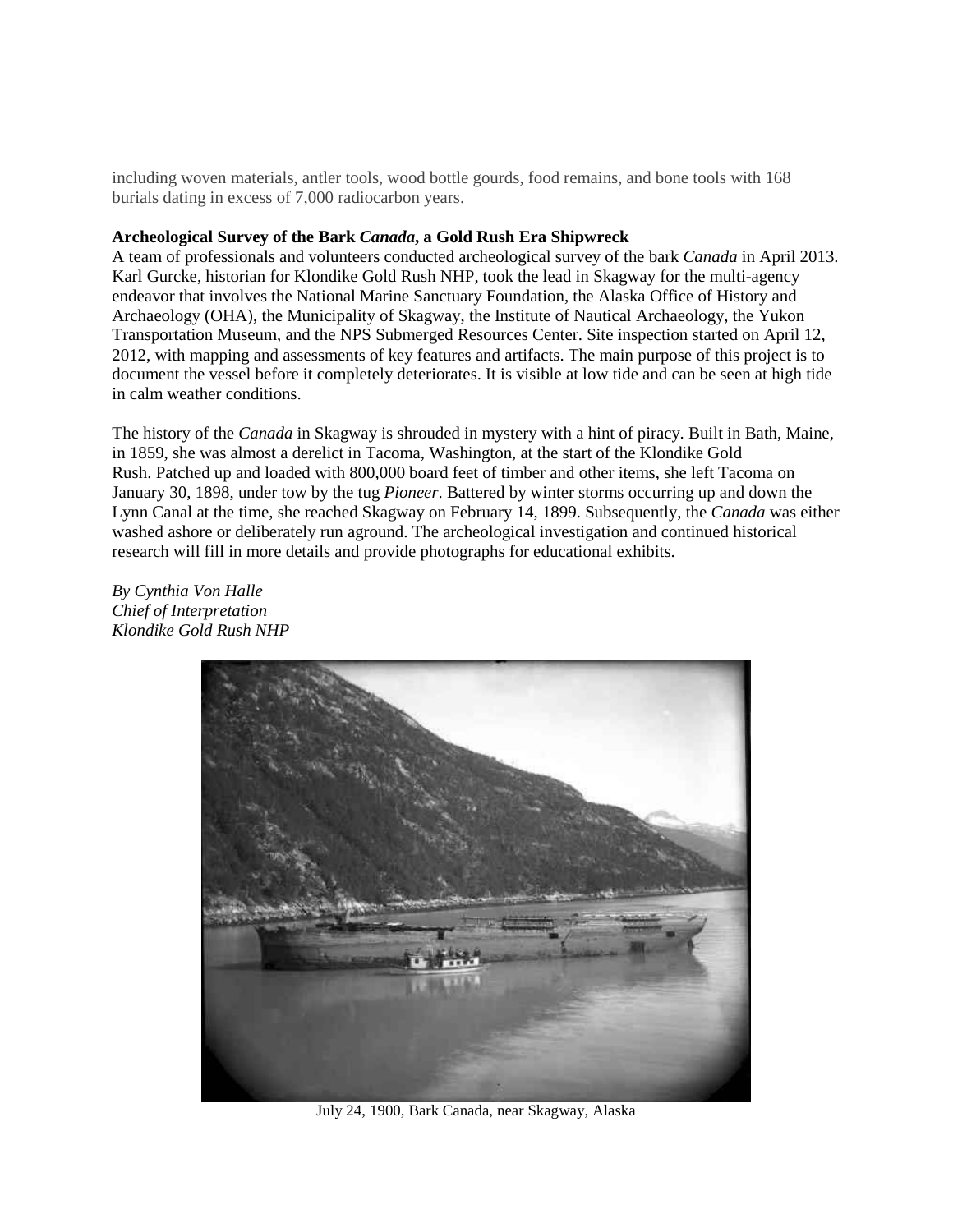### **NPS Announces a New Archeological Teaching with Historic Places Lesson Plan**

The NPS National Register Program Teaching with Historic Places (TwHP) program has launched its 142ndlesson plan, *"Comfortable Camps?" Archeology of the Confederate Guard Camp at the Florence Stockade*. In this lesson, students investigate the life of Confederate guards at the Florence Stockade Civil War prison camp in South Carolina and discover how archeology revealed much of this information. The Florence Stockade was constructed in September 1864 in a large field surrounded by dense pine forest and forbidding swamps. Built on a similar pattern to the prison at Camp Sumter in Andersonville, Georgia, the stockade consisted of a large rectangular opening surrounded by walls built with vertical logs. The prison population peaked at approximately 15,000, and of these, nearly 2,800 died in captivity. The dead were buried in long trenches that formed the nucleus of what is now the Florence National Cemetery.

The lesson was sponsored by the Department of Veterans Affairs, National Cemetery Administration, as one component of the mitigation associated with the expansion of Florence National Cemetery.

The new lesson plan is currently featured on the TwHP homepage, [<http://www.nps.gov/history/nr/twhp/>](http://www.nps.gov/history/nr/twhp/). For a direct link, go to [<http://www.nps.gov/history/nr/twhp/wwwlps/lessons/142Florence/142FlorenceStockade.htm>](http://www.nps.gov/history/nr/twhp/wwwlps/lessons/142Florence/142FlorenceStockade.htm).

### **Grave Marker Preservation Project Completed**

From January to March 2013, Emily Harte, exhibits specialist with the NPS Historic Preservation Training Center, joined forces with Kalaupapa NHP exhibits specialist Richard Miller to perform extensive preservation work on seven severely deteriorated historic tombs located in the Kalawao area of the park.

Kalaupapa is the site of the century-long program beginning in 1865 of exile and imprisonment of victims of Hansen's disease (leprosy). Kalawao was the location of the first settlement of exiled people and was the home of Father Damien, who has been recognized for his work with the patients. Approximately eight thousand people were sent to Kalaupapa during the time of exile. Thousands were buried in unmarked mass graves, and the 1946 tsunami removed many wooden and lightweight masonry grave markers. Twelve hundred historic grave markers exist in the park. This project is part of a continuous program of grave marker recording, assessment, and preservation begun in the park in 2003.

The tombs that received treatment are constructed of lava rock set in lime-based mortar. Most are coated with lime-based render and some were lime washed. Each of the tombs had suffered partial collapse. Preservation treatment involved disassembly of collapsed and unstable fabric followed by repair with mortars matching the original materials. Harte and Miller have considerable experience using historic lime-based mortars, having received training through the NPS Historic Preservation Training Center and the Scottish Lime Center Charlestown Workshops and and worked on historic structures using lime-based mortars.

The project was opened with Hawaiian protocol performed on site by Kalaupapa NHP ethnographer Kaohulani McGuire. Every work day was begun with personal reflection by the exhibit specialists to make pono (spiritually correct) the sensitive work to be undertaken that day. Similarly, each day was closed with the eating of a pinch of Kalaupapa sea salt to symbolize the purity of the intent of the work and to provide protection for all involved in the project.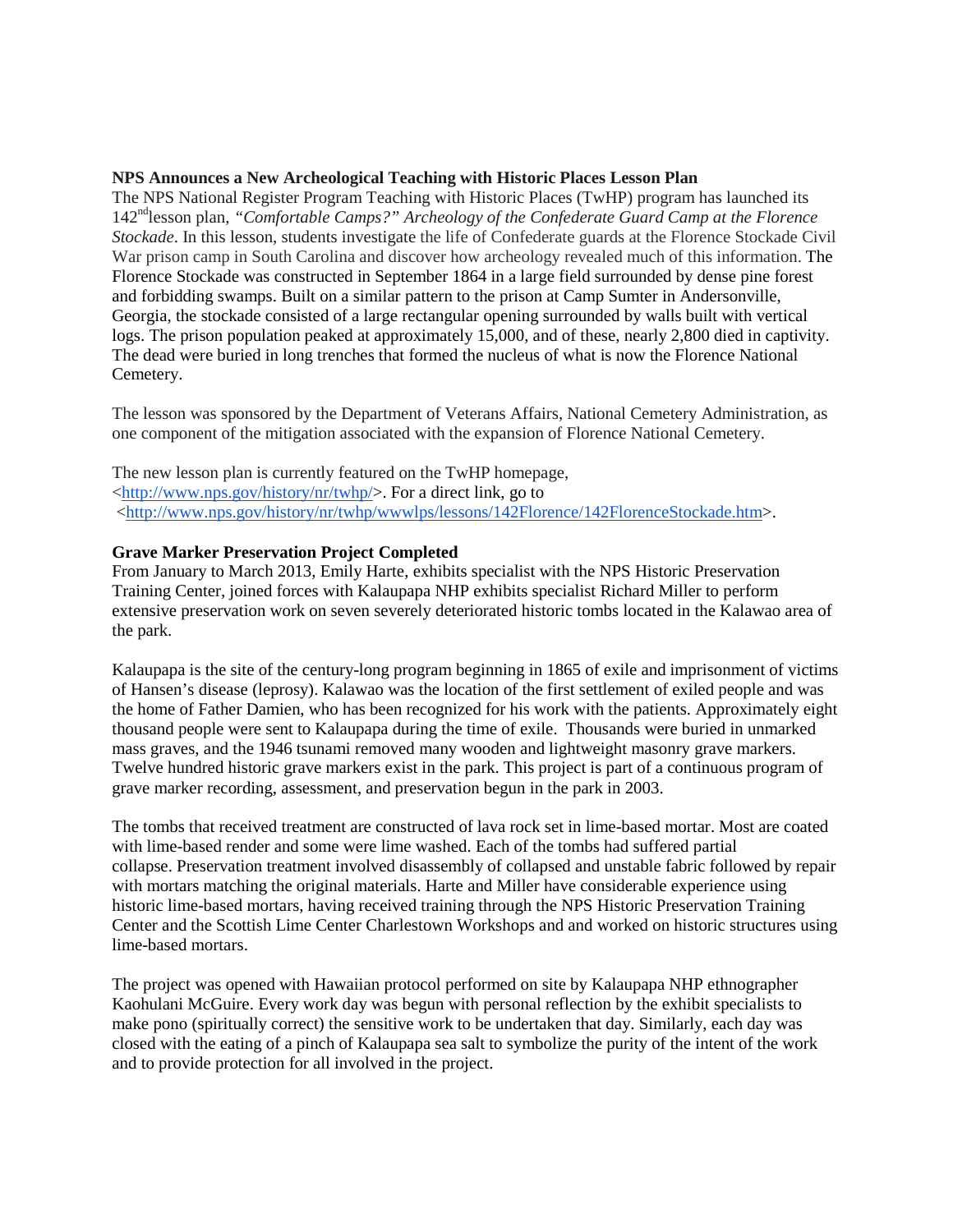

of preserving them help tell the compelling story of Kalaupapa to the world, "said Harte. " This leaves me with an unparalleled lasting memory: one of a sense of duty to the people who lost their lives and another to the children of the future"

"The responsibility for ensuring the reverence due the grave markers and tombs and the labor

"Kalaupapa symbolizes the triumph of the human spirit over extreme hardship," said Miller. "It is an honor to help to bring dignity back to these tombs, the final resting places of people who were separated from their homes and loved ones, their choices taken from them, first by the disease, and then by their government.

*By Richard Miller Exhibits Specialist Kalaupapa NHP*

Before and after images of tombs at Siloama Church, Kalawao. NPS photos by Richard Miller.

# **Obama Administration Opposes Bills to Limit Antiquities Act**

The House Natural Resources Subcommittee on Public Lands and Environmental Regulation held a legislative hearing on April 16, 2013, on eight bills that seek, in various ways, to restrict the power of the President to establish or enlarge national monuments through the use of the Antiquities Act.

*H.R. 250*, to amend the Antiquities Act of 1906 to place additional requirements on the establishment of national monuments under that Act.

*H.R. 382*, to provide for State approval of national monuments.

*H.R. 432*, to prohibit the further extension or establishment of national monuments in Nevada except by express authorization of Congress.

*H.R. 758*, to prohibit the further extension or establishment of national monuments in Utah except by express authorization of Congress.

*H.R. 1512,* to prohibit the further extension or establishment of national monuments in New Mexico except by express authorization of Congress.

*H.R. 1434*, to prohibit the further extension or establishment of national monuments in Montana, except by express authorization of Congress.

*H.R. 1439*, to prohibit the further extension or establishment of national monuments in Idaho, except by express authorization of Congress.

*H.R. 1459,* to ensure that the National Environmental Policy Act of 1969 applies to the declaration of national monuments.

In a statement for the record, the Administration strongly opposed all of the bills.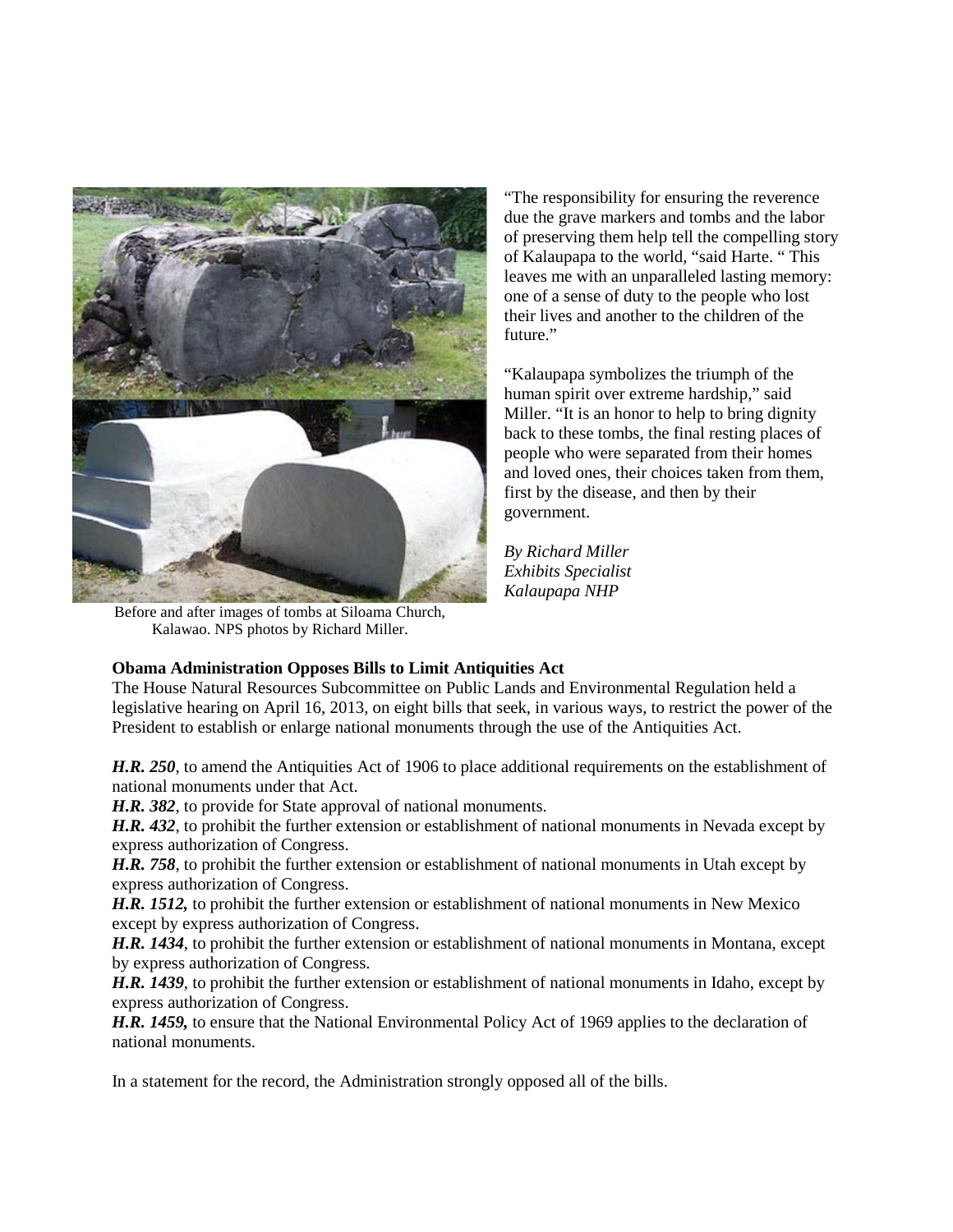### **Abandoned Mineral Lands Report Issued**

A legacy of mining and oil and gas development has left at least 23,000 abandoned mineral land (AML) features in 129 units of the National Park System. This is one of the major findings of an NPS Natural Resource Technical Report released in March, entitled, *Interim Inventory and Assessment of Abandoned Mineral Lands on National Park System Lands*. This report presents the results of a three-year, Systemwide, on-the-ground inventory and assessment of all known NPS AML sites. The report is considered "interim" because the inventory of California parks has not yet been completed. A final report will be released early in 2014 when the California AML inventory is complete.

The project had two primary objectives:

- Complete a comprehensive inventory of AML sites in units of the National Park System that categorizes high, medium, and low priority mitigation needs; and
- Estimate the resources needed to address priority issues with NPS AML features using a consistent, credible approach.

Most AML sites are found in the Pacific West Region's southern California desert parks, but all seven NPS regions have AML features. Mitigation recommendations at the AML sites include treatments ranging from total reclamation to bat-friendly closures on underground mine openings to protect critical habitat and cultural integrity of significant sites. Of the AML features inventoried, approximately 82% do not need treatment, 6% have already received long-term treatment, and 12% are in need of treatment at an estimated cost of \$55.6 million.

To read the full report, go to http://nature.nps.gov/geology/aml/inventory/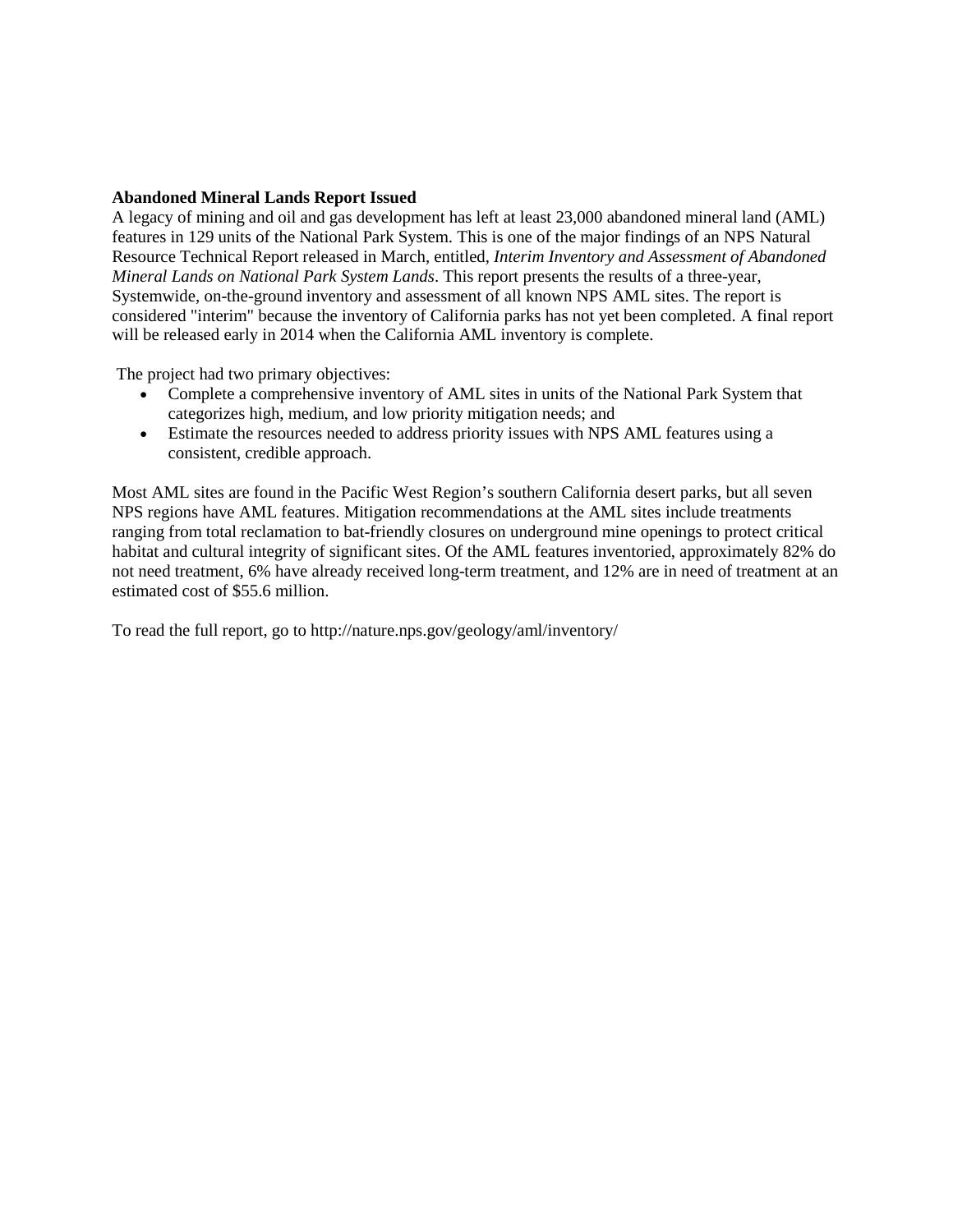



The NPS Cultural Resources directorate recruits future generations of park employees by offering internships, and part-time and seasonal employment to students. The NPS Student Employee Network (SEN) is a student-led, student-based communication network that fosters idea-sharing, innovation and professional development for student employees. The SEN aims to inspire emerging generations of diverse NPS leaders by meeting the needs of student employees and embracing their valuable role in helping to further the NPS mission.

The SEN has launched the Student Employee Network (SEN) newsletter. The newsletter facilitates connections between the larger community of NPS student employees. It is a venue for idea sharing, highlighting the talents of student employees, and sharing insights from senior leadership. This first issue of the SEN newsletter includes an article on managing stress associated with balancing work, school, and life. In every issue there will be an "Outstanding Student" article to showcase and celebrate the hard work and contributions of a student employees. In this issue, editors say 'Thank you!' to Angel Lopez for his dedication, excellence, and commitment to the NPS. Also included is an article on the importance of effective non-verbal communication. The concluding article is a conversation with Associate Director David Vela on the role of student employees as the NPS enters its second century of stewardship.

To read the newsletter contact [nps\\_students@nps.gov](mailto:nps_students@nps.gov)

### **National Park Service's 2013 Archeological Prospection Workshop -Reminder**

The NPS 2013 workshop on archeological prospection techniques, "Current Archeological Prospection Advances for Non-Destructive Investigations in the 21<sub>st</sub> Century" will be held May 13-17 at the Cedar Point Biological Station near Ogallala, Nebraska. This will be the twenty-second year of the workshop